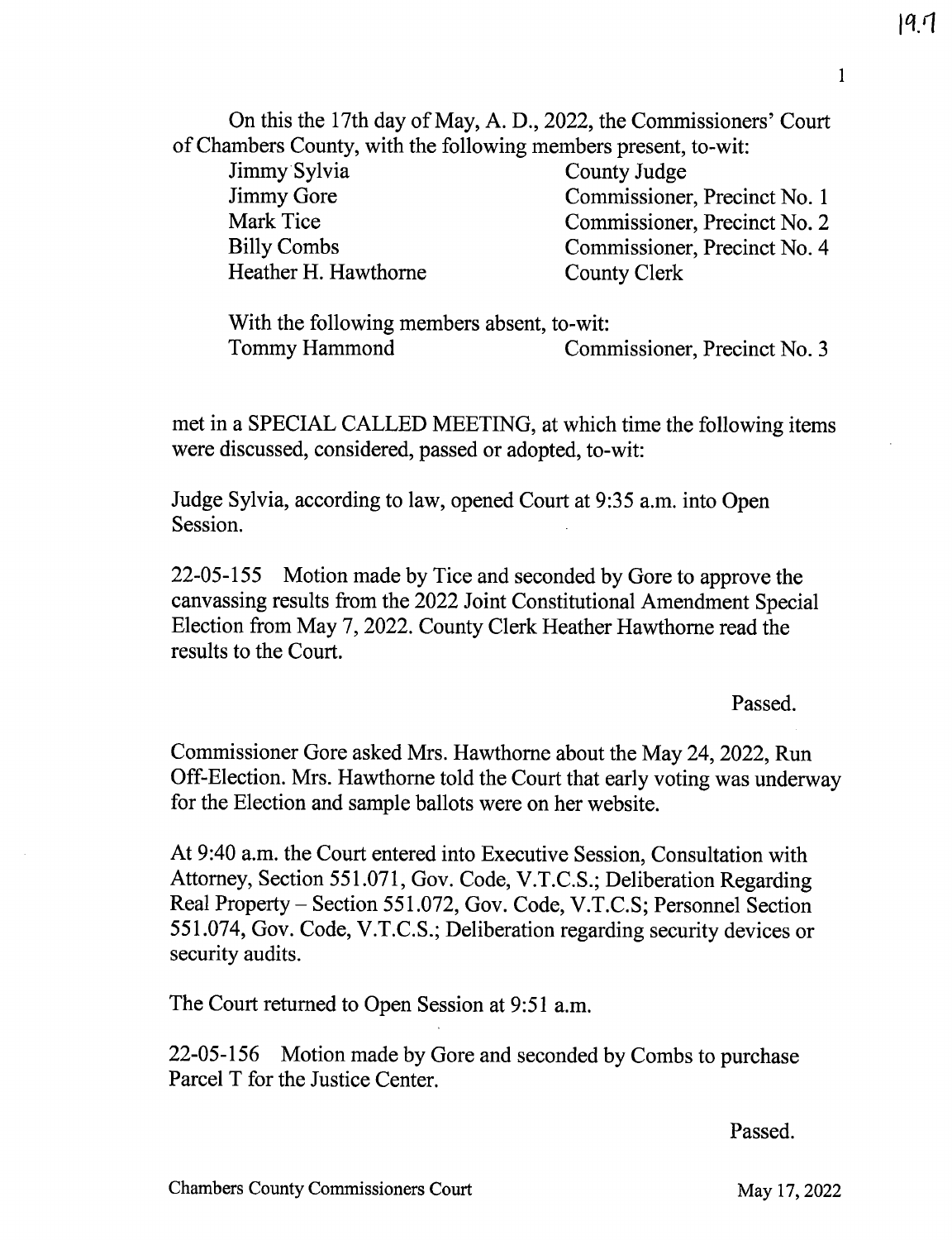There being no further business, Court adjourned at 9:52 a.m.

\*\*\*\*\*\*\*\*\*\*\*\*\*\*\*\*\*\*\*\*\*\*\*\*\*\*\*\*\*\*\*\*\*\*\*\*\*\*\*\*\*\*\*\*

 $\circ$ <sup>N</sup> ATTEST: Hhorne

Heather H. Hawthorne, County Clerk

 $\frac{2}{3}$ and the second

ED:

Jimmy Sylvia, County Judge